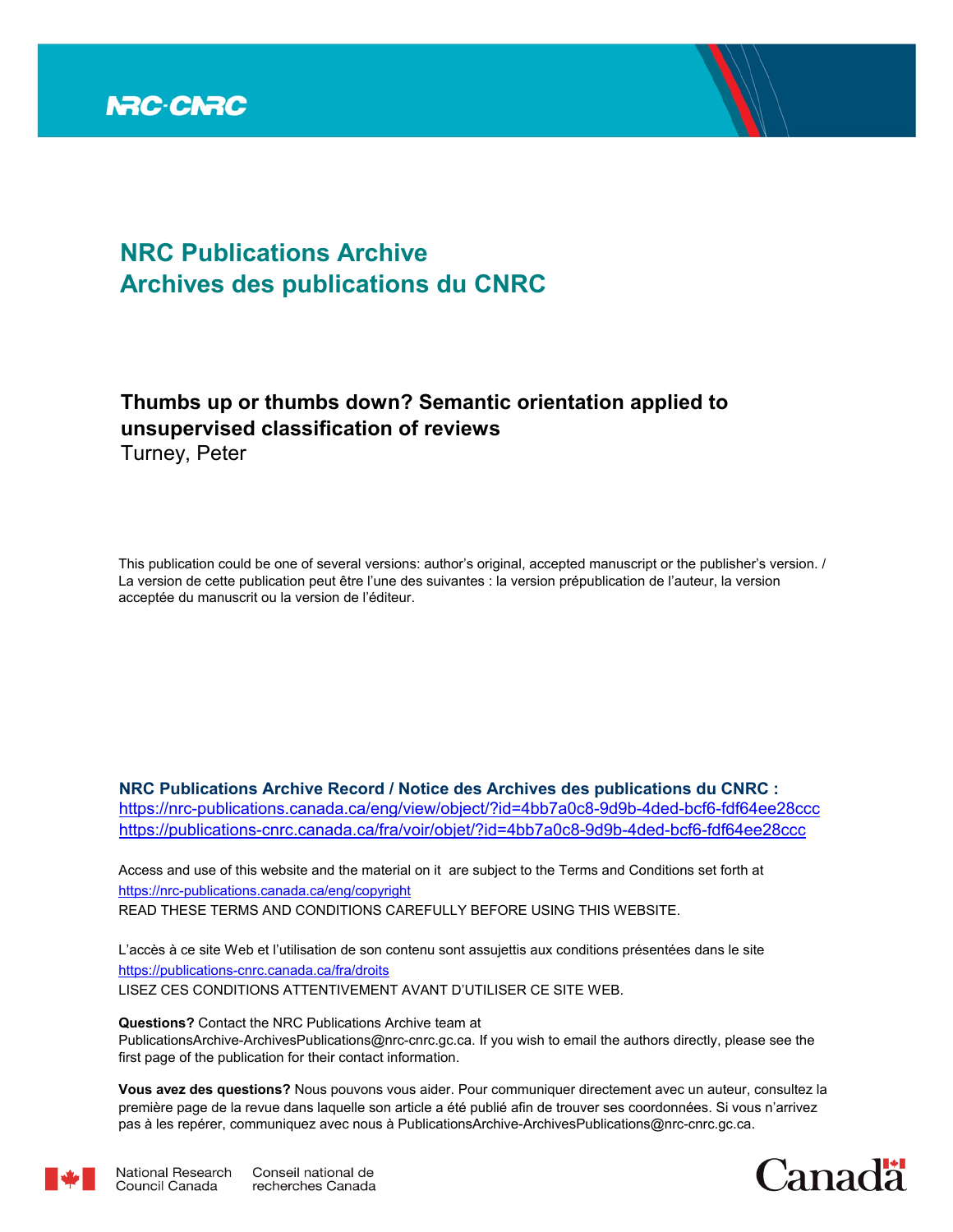

National Research Council Canada

Conseil national de recherches Canada

Institute for Information Technology

Institut de technologie de l'information



*Thumbs Up or Thumbs Down? Semantic Orientation Applied to Unsupervised Classification of Reviews*

Peter D. Turney July 2002

Thumbs Up or Thumbs Down? Semantic Orientation Applied to Unsupervised Classification of Reviews. Proceedings of the 40th Annual Meeting of the Association for Computational Linguistics (ACL'02), Philadelphia, Pennsylvania, USA, July 8-10, 2002. pp 417-424. NRC 44946.

Copyright 2002 by National Research Council of Canada

Permission is granted to quote short excerpts and to reproduce figures and tables from this report, provided that the source of such material is fully acknowledged.

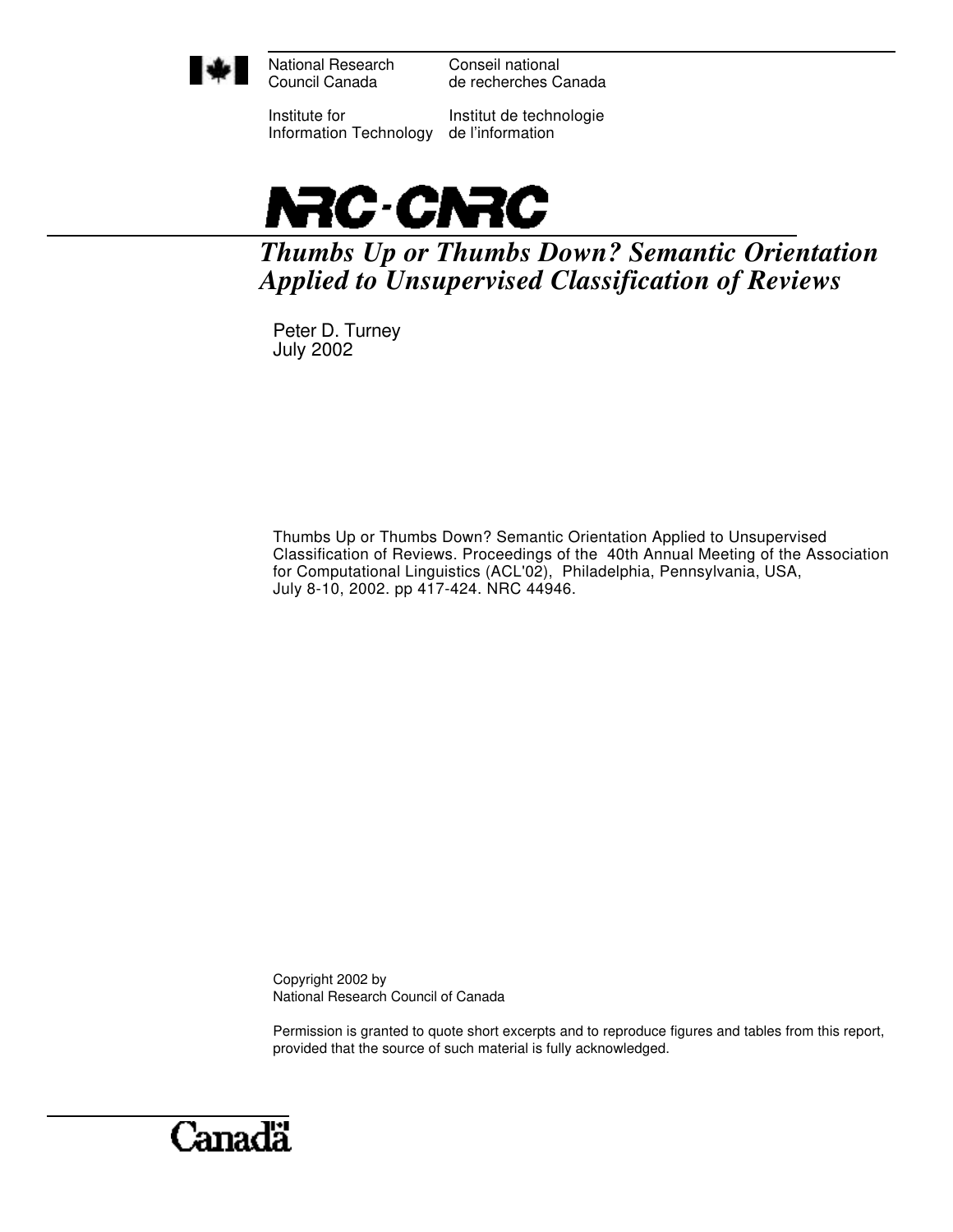### **Thumbs Up or Thumbs Down? Semantic Orientation Applied to Unsupervised Classification of Reviews**

**Peter D. Turney** 

Institute for Information Technology National Research Council of Canada Ottawa, Ontario, Canada, K1A 0R6

peter.turney@nrc.ca

#### **Abstract**

This paper presents a simple unsupervised learning algorithm for classifying reviews as *recommended* (thumbs up) or *not recommended* (thumbs down). The classification of a review is predicted by the average *semantic orientation* of the phrases in the review that contain adjectives or adverbs. A phrase has a positive semantic orientation when it has good associations (e.g., "subtle nuances") and a negative semantic orientation when it has bad associations (e.g., "very cavalier"). In this paper, the semantic orientation of a phrase is calculated as the mutual information between the given phrase and the word "excellent" minus the mutual information between the given phrase and the word "poor". A review is classified as recommended if the average semantic orientation of its phrases is positive. The algorithm achieves an average accuracy of 74% when evaluated on 410 reviews from Epinions, sampled from four different domains (reviews of automobiles, banks, movies, and travel destinations). The accuracy ranges from 84% for automobile reviews to 66% for movie reviews.

#### **1 Introduction**

If you are considering a vacation in Akumal, Mexico, you might go to a search engine and enter the query "Akumal travel review". However, in this

case, Google<sup>1</sup> reports about  $5,000$  matches. It would be useful to know what fraction of these matches recommend Akumal as a travel destination. With an algorithm for automatically classifying a review as "thumbs up" or "thumbs down", it would be possible for a search engine to report such summary statistics. This is the motivation for the research described here. Other potential applications include recognizing "flames" (abusive newsgroup messages) (Spertus, 1997) and developing new kinds of search tools (Hearst, 1992).

In this paper, I present a simple unsupervised learning algorithm for classifying a review as *recommended* or *not recommended*. The algorithm takes a written review as input and produces a classification as output. The first step is to use a part-of-speech tagger to identify phrases in the input text that contain adjectives or adverbs (Brill, 1994). The second step is to estimate the *semantic orientation* of each extracted phrase (Hatzivassiloglou & McKeown, 1997). A phrase has a positive semantic orientation when it has good associations (e.g., "romantic ambience") and a negative semantic orientation when it has bad associations (e.g., "horrific events"). The third step is to assign the given review to a class, *recommended* or *not recommended*, based on the average semantic orientation of the phrases extracted from the review. If the average is positive, the prediction is that the review recommends the item it discusses. Otherwise, the prediction is that the item is not recommended.

The PMI-IR algorithm is employed to estimate the semantic orientation of a phrase (Turney, 2001). PMI-IR uses Pointwise Mutual Information (PMI) and Information Retrieval (IR) to measure the similarity of pairs of words or phrases. The se-

-

<sup>1</sup> http://www.google.com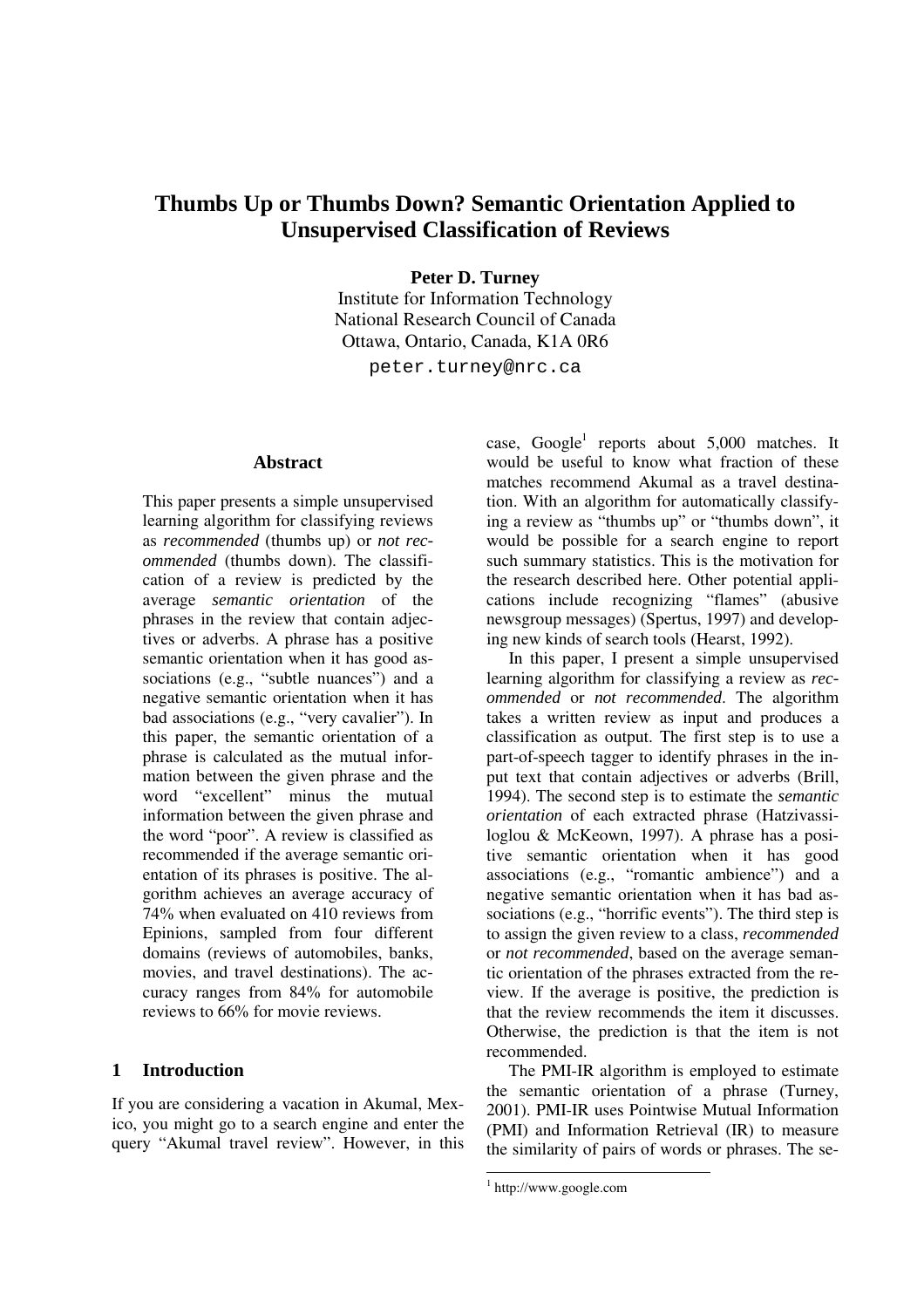mantic orientation of a given phrase is calculated by comparing its similarity to a positive reference word ("excellent") with its similarity to a negative reference word ("poor"). More specifically, a phrase is assigned a numerical rating by taking the mutual information between the given phrase and the word "excellent" and subtracting the mutual information between the given phrase and the word "poor". In addition to determining the direction of the phrase's semantic orientation (positive or negative, based on the sign of the rating), this numerical rating also indicates the strength of the semantic orientation (based on the magnitude of the number). The algorithm is presented in Section 2.

Hatzivassiloglou and McKeown (1997) have also developed an algorithm for predicting semantic orientation. Their algorithm performs well, but it is designed for isolated adjectives, rather than phrases containing adjectives or adverbs. This is discussed in more detail in Section 3, along with other related work.

The classification algorithm is evaluated on 410 reviews from Epinions<sup>2</sup>, randomly sampled from four different domains: reviews of automobiles, banks, movies, and travel destinations. Reviews at Epinions are not written by professional writers; any person with a Web browser can become a member of Epinions and contribute a review. Each of these 410 reviews was written by a different author. Of these reviews, 170 are *not recommended* and the remaining 240 are *recommended* (these classifications are given by the authors). Always guessing the majority class would yield an accuracy of 59%. The algorithm achieves an average accuracy of 74%, ranging from 84% for automobile reviews to 66% for movie reviews. The experimental results are given in Section 4.

The interpretation of the experimental results, the limitations of this work, and future work are discussed in Section 5. Potential applications are outlined in Section 6. Finally, conclusions are presented in Section 7.

#### **2 Classifying Reviews**

The first step of the algorithm is to extract phrases containing adjectives or adverbs. Past work has demonstrated that adjectives are good indicators of subjective, evaluative sentences (Hatzivassiloglou

 $\overline{a}$ 

& Wiebe, 2000; Wiebe, 2000; Wiebe et al., 2001). However, although an isolated adjective may indicate subjectivity, there may be insufficient context to determine semantic orientation. For example, the adjective "unpredictable" may have a negative orientation in an automotive review, in a phrase such as "unpredictable steering", but it could have a positive orientation in a movie review, in a phrase such as "unpredictable plot". Therefore the algorithm extracts two consecutive words, where one member of the pair is an adjective or an adverb and the second provides context.

First a part-of-speech tagger is applied to the review (Brill,  $1994$ ).<sup>3</sup> Two consecutive words are extracted from the review if their tags conform to any of the patterns in Table 1. The JJ tags indicate adjectives, the NN tags are nouns, the RB tags are adverbs, and the VB tags are verbs.<sup>4</sup> The second pattern, for example, means that two consecutive words are extracted if the first word is an adverb and the second word is an adjective, but the third word (which is not extracted) cannot be a noun. NNP and NNPS (singular and plural proper nouns) are avoided, so that the names of the items in the review cannot influence the classification.

Table 1. Patterns of tags for extracting two-word phrases from reviews.

|    | First Word           | Second Word | Third Word      |
|----|----------------------|-------------|-----------------|
|    |                      |             | (Not Extracted) |
|    | 1. H                 | NN or NNS   | anything        |
|    | 2. RB, RBR, or JJ    |             | not NN nor NNS  |
|    | <b>RBS</b>           |             |                 |
|    | $3.$ II              | Л           | not NN nor NNS  |
| 4  | NN or NNS            | Л           | not NN nor NNS  |
| 5. | RB, RBR, or VB, VBD, |             | anything        |
|    | <b>RBS</b>           | VBN, or VBG |                 |

The second step is to estimate the semantic orientation of the extracted phrases, using the PMI-IR algorithm. This algorithm uses mutual information as a measure of the strength of semantic association between two words (Church & Hanks, 1989). PMI-IR has been empirically evaluated using 80 synonym test questions from the Test of English as a Foreign Language (TOEFL), obtaining a score of 74% (Turney, 2001). For comparison, Latent Semantic Analysis (LSA), another statistical measure of word association, attains a score of 64% on the

<sup>2</sup> http://www.epinions.com

 3 http://www.cs.jhu.edu/~brill/RBT1\_14.tar.Z

<sup>4</sup> See Santorini (1995) for a complete description of the tags.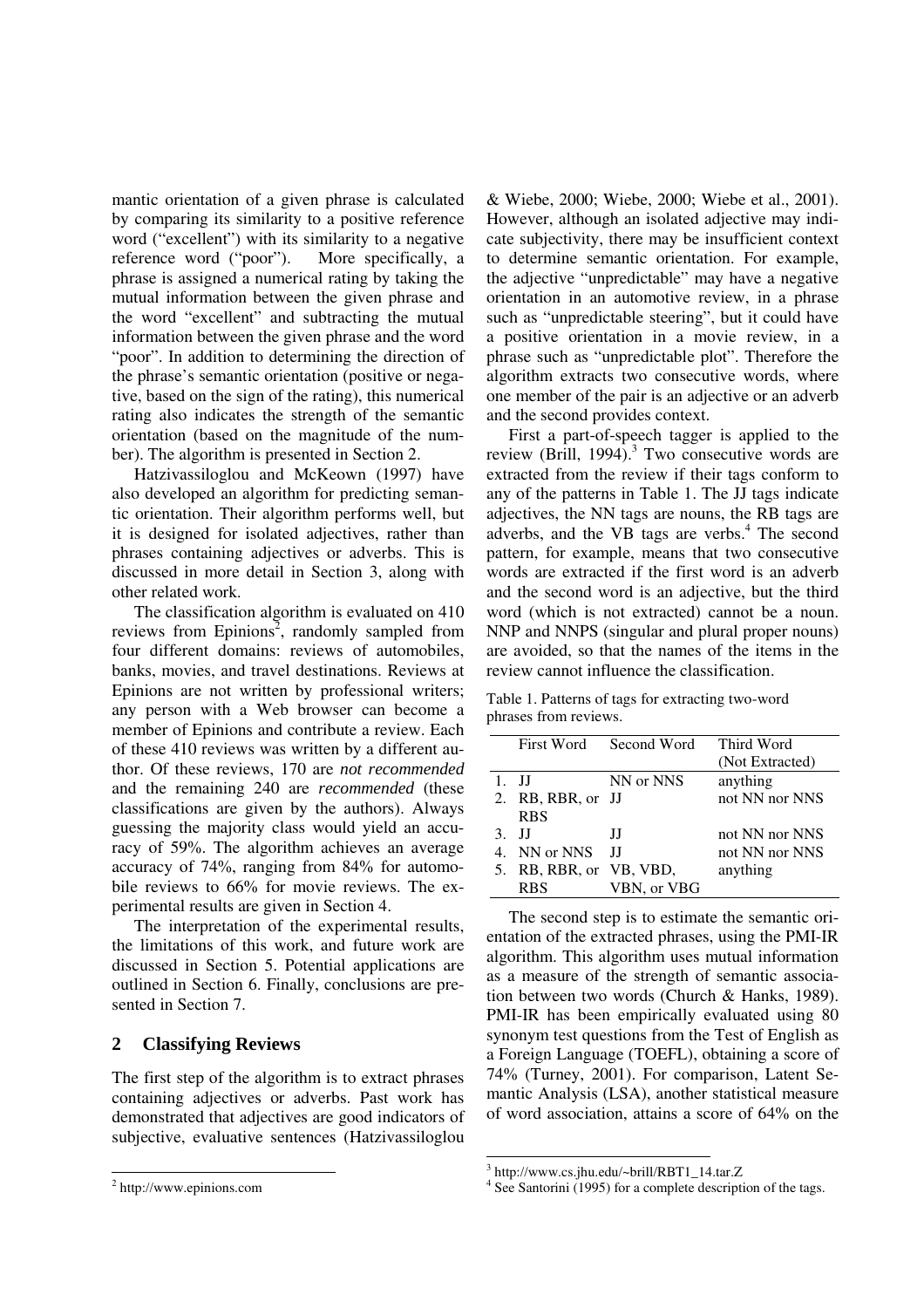same 80 TOEFL questions (Landauer & Dumais, 1997).

The Pointwise Mutual Information (PMI) between two words,  $word_1$  and  $word_2$ , is defined as follows (Church & Hanks, 1989):

$$
PMI(word_1, word_2) = log_2\left(\frac{p(word_1 \& word_2)}{p(word_1) p(word_2)}\right)
$$
 (1)

Here,  $p(word_1 \& word_2)$  is the probability that *word*<sub>1</sub> and *word*<sub>2</sub> co-occur. If the words are statistically independent, then the probability that they co-occur is given by the product  $p(word_1)$  $p(word_2)$ . The ratio between  $p(word_1 \& word_2)$  and  $p(word_1) p(word_2)$  is thus a measure of the degree of statistical dependence between the words. The log of this ratio is the amount of information that we acquire about the presence of one of the words when we observe the other.

The Semantic Orientation (SO) of a phrase, *phrase*, is calculated here as follows:

$$
SO(phrase) = PMI(phrase, "excellent")
$$
  
- PMI(phrase, "poor") (2)

The reference words "excellent" and "poor" were chosen because, in the five star review rating system, it is common to define one star as "poor" and five stars as "excellent". SO is positive when *phrase* is more strongly associated with "excellent" and negative when *phrase* is more strongly associated with "poor".

PMI-IR estimates PMI by issuing queries to a search engine (hence the IR in PMI-IR) and noting the number of hits (matching documents). The following experiments use the AltaVista Advanced Search engine<sup>5</sup>, which indexes approximately 350 million web pages (counting only those pages that are in English). I chose AltaVista because it has a NEAR operator. The AltaVista NEAR operator constrains the search to documents that contain the words within ten words of one another, in either order. Previous work has shown that NEAR performs better than AND when measuring the strength of semantic association between words (Turney, 2001).

Let hits(*query*) be the number of hits returned, given the query *query*. The following estimate of SO can be derived from equations (1) and (2) with

 $\overline{a}$ 

some minor algebraic manipulation, if cooccurrence is interpreted as NEAR:

$$
SO(phrase) =
$$
\n
$$
log_2 \left( \frac{\text{hits(phrase NEAR "excellent") hits("poor")}}{\text{hits(phrase NEAR "poor") hits("excellent")}} \right)
$$
\n(3)

Equation (3) is a log-odds ratio (Agresti, 1996). To avoid division by zero, I added 0.01 to the hits. I also skipped *phrase* when both hits(*phrase* NEAR "excellent") and hits(*phrase* NEAR "poor") were (simultaneously) less than four. These numbers (0.01 and 4) were arbitrarily chosen. To eliminate any possible influence from the testing data, I added "AND (NOT host:epinions)" to every query, which tells AltaVista not to include the Epinions Web site in its searches.

The third step is to calculate the average semantic orientation of the phrases in the given review and classify the review as *recommended* if the average is positive and otherwise *not recommended*.

Table 2 shows an example for a *recommended* review and Table 3 shows an example for a *not recommended* review. Both are reviews of the Bank of America. Both are in the collection of 410 reviews from Epinions that are used in the experiments in Section 4.

Table 2. An example of the processing of a review that the author has classified as *recommended*. **6**

| <b>Extracted Phrase</b>             | Part-of-Speech | Semantic    |
|-------------------------------------|----------------|-------------|
|                                     | Tags           | Orientation |
| online experience                   | <b>JJ NN</b>   | 2.253       |
| low fees                            | <b>JJ NNS</b>  | 0.333       |
| local branch                        | <b>JJ NN</b>   | 0.421       |
| small part                          | <b>JJ NN</b>   | 0.053       |
| online service                      | <b>JJ NN</b>   | 2.780       |
| printable version                   | <b>JJ NN</b>   | $-0.705$    |
| direct deposit                      | <b>JJ NN</b>   | 1.288       |
| well other                          | RB JJ          | 0.237       |
| inconveniently                      | <b>RB VBN</b>  | $-1.541$    |
| located                             |                |             |
| other bank                          | JJ NN          | $-0.850$    |
| true service                        | JJ NN          | $-0.732$    |
| <b>Average Semantic Orientation</b> |                | 0.322       |

<sup>&</sup>lt;sup>6</sup> The semantic orientation in the following tables is calculated using the natural logarithm (base *e*), rather than base 2. The natural log is more common in the literature on log-odds ratio. Since all logs are equivalent up to a constant factor, it makes no difference for the algorithm.

j

<sup>5</sup> http://www.altavista.com/sites/search/adv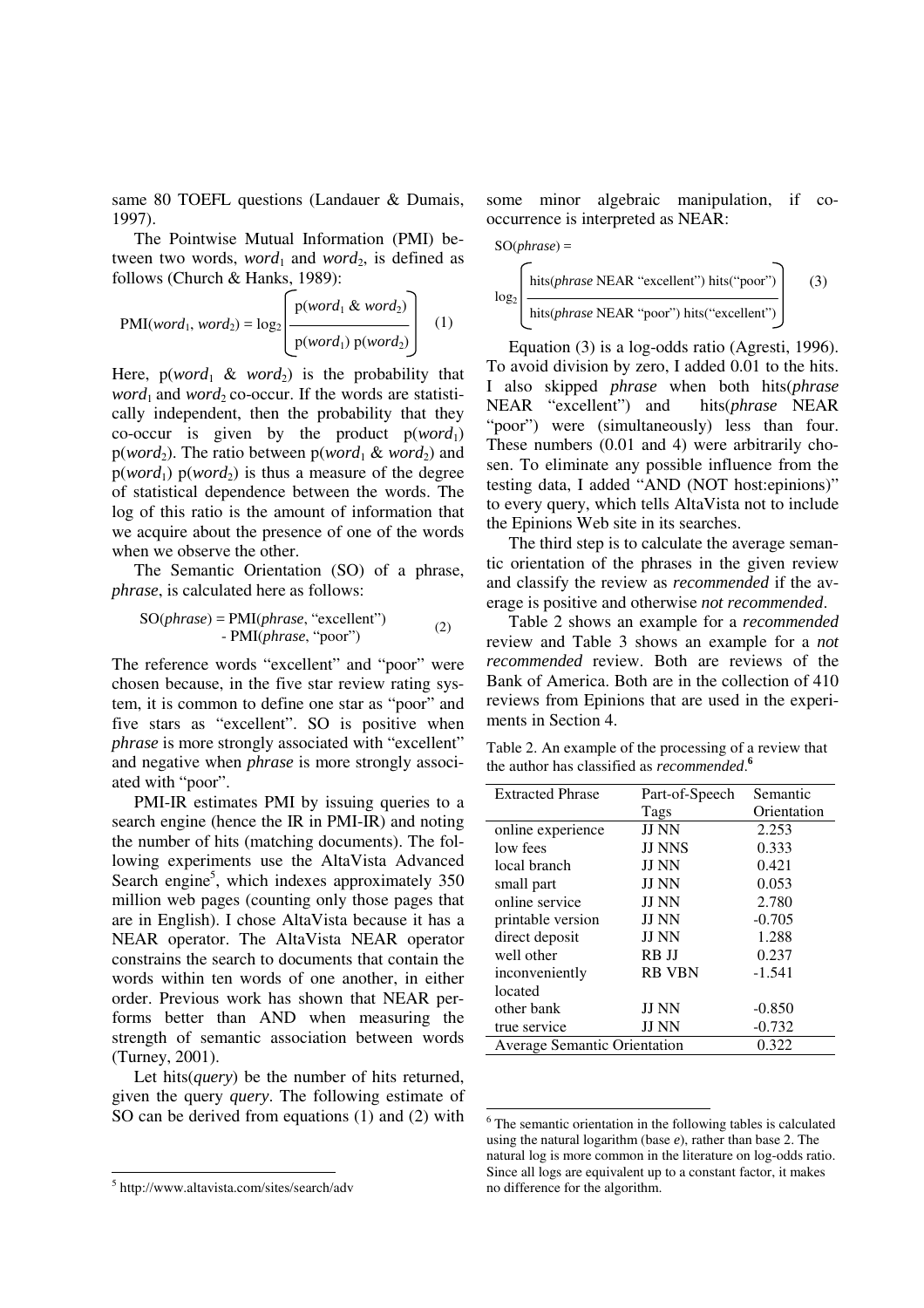| Table 3. An example of the processing of a review that |  |
|--------------------------------------------------------|--|
| the author has classified as <i>not recommended</i> .  |  |

| <b>Extracted Phrase</b>                         | Part-of-Speech | Semantic    |
|-------------------------------------------------|----------------|-------------|
|                                                 | Tags           | Orientation |
| little difference                               | <b>JJ NN</b>   | $-1.615$    |
| clever tricks                                   | <b>JJ NNS</b>  | $-0.040$    |
| programs such                                   | NNS JJ         | 0.117       |
| possible moment                                 | <b>JJ NN</b>   | $-0.668$    |
| unethical practices                             | <b>JJ NNS</b>  | $-8.484$    |
| low funds                                       | <b>JJ NNS</b>  | $-6.843$    |
| old man                                         | <b>JJ NN</b>   | $-2.566$    |
| other problems                                  | <b>JJ NNS</b>  | $-2.748$    |
| probably wondering                              | <b>RB VBG</b>  | $-1.830$    |
| virtual monopoly                                | <b>JJ NN</b>   | $-2.050$    |
| other bank                                      | <b>JJ NN</b>   | $-0.850$    |
| extra day                                       | <b>JJ NN</b>   | $-0.286$    |
| direct deposits                                 | <b>JJ NNS</b>  | 5.771       |
| online web                                      | <b>JJ NN</b>   | 1.936       |
| cool thing                                      | <b>JJ NN</b>   | 0.395       |
| very handy                                      | RB JJ          | 1.349       |
| lesser evil                                     | <b>RBR JJ</b>  | $-2.288$    |
| $-1.218$<br><b>Average Semantic Orientation</b> |                |             |

#### **3 Related Work**

This work is most closely related to Hatzivassiloglou and McKeown's (1997) work on predicting the semantic orientation of adjectives. They note that there are linguistic constraints on the semantic orientations of adjectives in conjunctions. As an example, they present the following three sentences (Hatzivassiloglou & McKeown, 1997):

1. The tax proposal was simple and wellreceived by the public.

2. The tax proposal was simplistic but wellreceived by the public.

3. (\*) The tax proposal was simplistic and well-received by the public.

The third sentence is incorrect, because we use "and" with adjectives that have the same semantic orientation ("simple" and "well-received" are both positive), but we use "but" with adjectives that have different semantic orientations ("simplistic" is negative).

Hatzivassiloglou and McKeown (1997) use a four-step supervised learning algorithm to infer the semantic orientation of adjectives from constraints on conjunctions:

1. All conjunctions of adjectives are extracted from the given corpus.

2. A supervised learning algorithm combines multiple sources of evidence to label pairs of adjectives as having the *same semantic orientation* or *different semantic orientations*. The result is a graph where the nodes are adjectives and links indicate sameness or difference of semantic orientation.

3. A clustering algorithm processes the graph structure to produce two subsets of adjectives, such that links across the two subsets are mainly different-orientation links, and links inside a subset are mainly same-orientation links.

4. Since it is known that positive adjectives tend to be used more frequently than negative adjectives, the cluster with the higher average frequency is classified as having positive semantic orientation.

This algorithm classifies adjectives with accuracies ranging from 78% to 92%, depending on the amount of training data that is available. The algorithm can go beyond a binary *positive-negative* distinction, because the clustering algorithm (step 3 above) can produce a "goodness-of-fit" measure that indicates how well an adjective fits in its assigned cluster.

Although they do not consider the task of classifying reviews, it seems their algorithm could be plugged into the classification algorithm presented in Section 2, where it would replace PMI-IR and equation (3) in the second step. However, PMI-IR is conceptually simpler, easier to implement, and it can handle phrases and adverbs, in addition to isolated adjectives.

As far as I know, the only prior published work on the task of classifying reviews as thumbs up or down is Tong's (2001) system for generating *sentiment timelines*. This system tracks online discussions about movies and displays a plot of the number of positive sentiment and negative sentiment messages over time. Messages are classified by looking for specific phrases that indicate the sentiment of the author towards the movie (e.g., "great acting", "wonderful visuals", "terrible score", "uneven editing"). Each phrase must be manually added to a special lexicon and manually tagged as indicating positive or negative sentiment. The lexicon is specific to the domain (e.g., movies)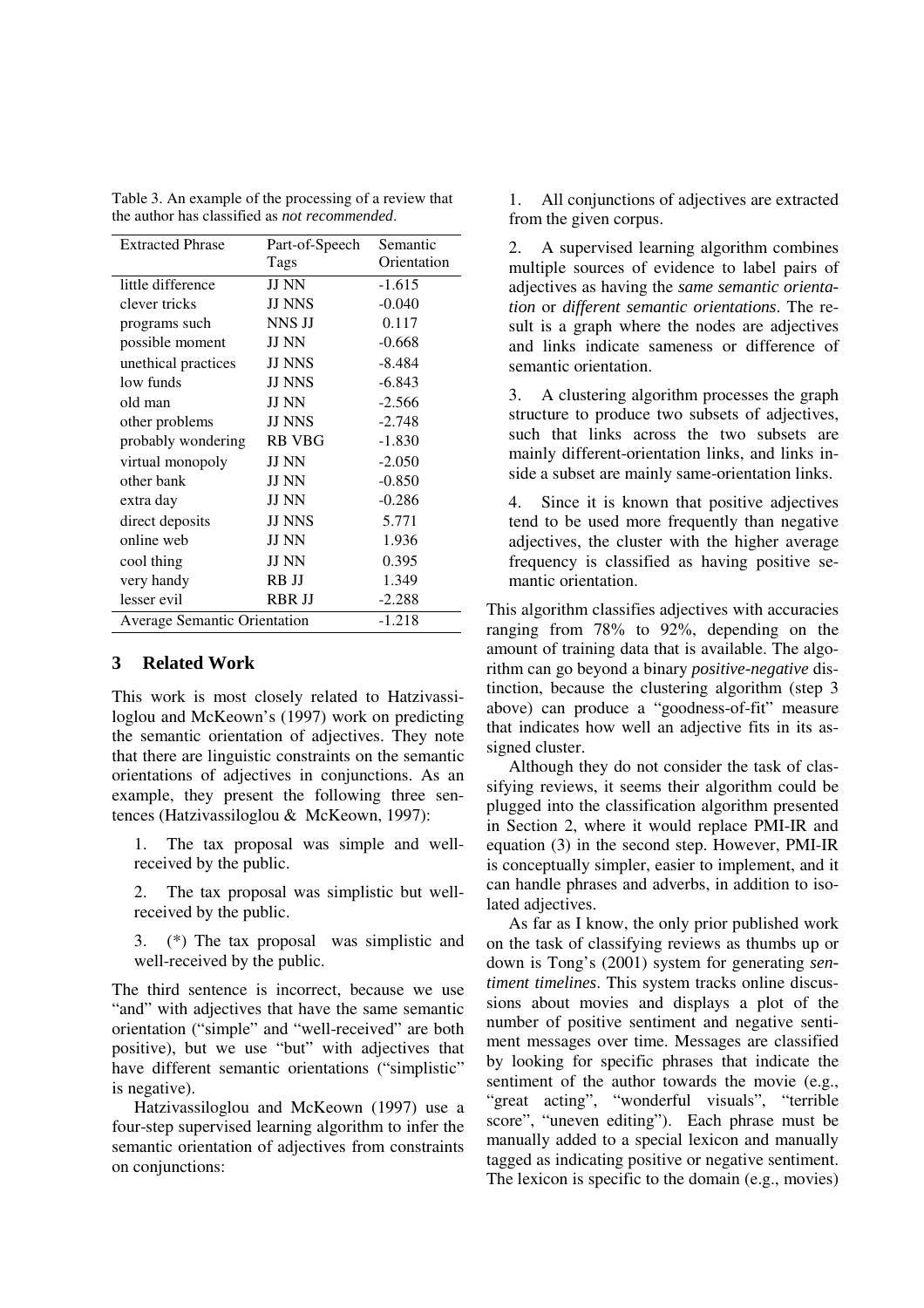and must be built anew for each new domain. The company Mindfuleye $^7$  offers a technology called Lexant<sup>™</sup> that appears similar to Tong's  $(2001)$ system.

Other related work is concerned with determining subjectivity (Hatzivassiloglou & Wiebe, 2000; Wiebe, 2000; Wiebe et al., 2001). The task is to distinguish sentences that present opinions and evaluations from sentences that objectively present factual information (Wiebe, 2000). Wiebe *et al.* (2001) list a variety of potential applications for automated subjectivity tagging, such as recognizing "flames" (Spertus, 1997), classifying email, recognizing speaker role in radio broadcasts, and mining reviews. In several of these applications, the first step is to recognize that the text is subjective and then the natural second step is to determine the semantic orientation of the subjective text. For example, a flame detector cannot merely detect that a newsgroup message is subjective, it must further detect that the message has a negative semantic orientation; otherwise a message of praise could be classified as a flame.

Hearst (1992) observes that most search engines focus on finding documents on a given *topic*, but do not allow the user to specify the *directionality* of the documents (e.g., is the author in favor of, neutral, or opposed to the event or item discussed in the document?). The directionality of a document is determined by its deep argumentative structure, rather than a shallow analysis of its adjectives. Sentences are interpreted metaphorically in terms of agents exerting force, resisting force, and overcoming resistance. It seems likely that there could be some benefit to combining shallow and deep analysis of the text.

#### **4 Experiments**

Table 4 describes the 410 reviews from Epinions that were used in the experiments. 170 (41%) of the reviews are *not recommended* and the remaining 240 (59%) are *recommended*. Always guessing the majority class would yield an accuracy of 59%. The third column shows the average number of phrases that were extracted from the reviews.

Table 5 shows the experimental results. Except for the travel reviews, there is surprisingly little variation in the accuracy within a domain. In addi-

 $\overline{a}$ 

tion to *recommended* and *not recommended*, Epinions reviews are classified using the five star rating system. The third column shows the correlation between the average semantic orientation and the number of stars assigned by the author of the review. The results show a strong positive correlation between the average semantic orientation and the author's rating out of five stars.

Table 4. A summary of the corpus of reviews.

| Domain of Review           | Number of | Average     |
|----------------------------|-----------|-------------|
|                            | Reviews   | Phrases per |
|                            |           | Review      |
| Automobiles                | 75        | 20.87       |
| Honda Accord               | 37        | 18.78       |
| Volkswagen Jetta           | 38        | 22.89       |
| <b>Banks</b>               | 120       | 18.52       |
| <b>Bank of America</b>     | 60        | 22.02       |
| Washington Mutual          | 60        | 15.02       |
| Movies                     | 120       | 29.13       |
| The Matrix                 | 60        | 19.08       |
| Pearl Harbor               | 60        | 39.17       |
| <b>Travel Destinations</b> | 95        | 35.54       |
| Cancun                     | 59        | 30.02       |
| Puerto Vallarta            | 36        | 44.58       |
| All                        | 410       | 26.00       |

Table 5. The accuracy of the classification and the correlation of the semantic orientation with the star rating.

| Domain of Review           | Accuracy  | Correlation |
|----------------------------|-----------|-------------|
| Automobiles                | 84.00 %   | 0.4618      |
| Honda Accord               | 83.78 %   | 0.2721      |
| Volkswagen Jetta           | 84.21 %   | 0.6299      |
| <b>Banks</b>               | $80.00\%$ | 0.6167      |
| Bank of America            | 78.33 %   | 0.6423      |
| Washington Mutual          | 81.67 %   | 0.5896      |
| Movies                     | $65.83\%$ | 0.3608      |
| The Matrix                 | 66.67 %   | 0.3811      |
| Pearl Harbor               | $65.00\%$ | 0.2907      |
| <b>Travel Destinations</b> | 70.53 %   | 0.4155      |
| Cancun                     | 64.41%    | 0.4194      |
| Puerto Vallarta            | $80.56\%$ | 0.1447      |
| All                        | 74.39 %   | 0.5174      |

#### **5 Discussion of Results**

A natural question, given the preceding results, is what makes movie reviews hard to classify? Table 6 shows that classification by the average SO tends to err on the side of guessing that a review is *not recommended*, when it is actually *recommended*. This suggests the hypothesis that a good movie will often contain unpleasant scenes (e.g., violence, death, mayhem), and a *recommended* movie re-

<sup>7</sup> http://www.mindfuleye.com/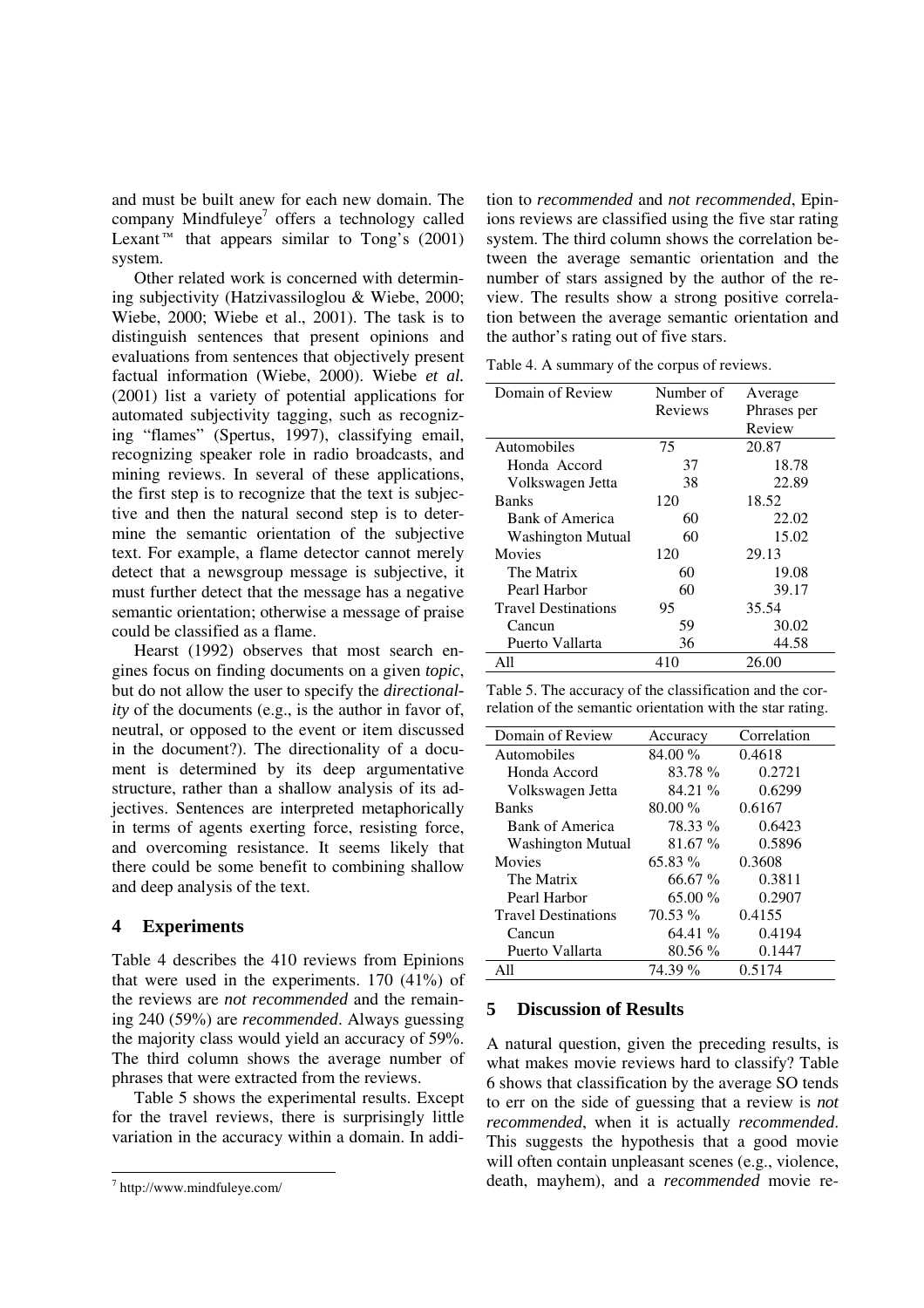view may thus have its average semantic orientation reduced if it contains descriptions of these unpleasant scenes. However, if we add a constant value to the average SO of the movie reviews, to compensate for this bias, the accuracy does not improve. This suggests that, just as positive reviews mention unpleasant things, so negative reviews often mention pleasant scenes.

Table 6. The confusion matrix for movie classifications.

|             | Author's Classification |               |           |
|-------------|-------------------------|---------------|-----------|
| Average     | <b>Thumbs</b>           | <b>Thumbs</b> | Sum       |
| Semantic    | Up                      | Down          |           |
| Orientation |                         |               |           |
| Positive    | 28.33 %                 | 12.50 %       | 40.83 $%$ |
| Negative    | 21.67 %                 | 37.50 %       | 59.17 %   |
| Sum         | 50.00 %                 | 50.00 %       | 100.00 %  |

Table 7 shows some examples that lend support to this hypothesis. For example, the phrase "more evil" does have negative connotations, thus an SO of -4.384 is appropriate, but an evil character does not make a bad movie. The difficulty with movie reviews is that there are two aspects to a movie, the events and actors in the movie (the elements of the movie), and the style and art of the movie (the movie as a gestalt; a unified whole). This is likely also the explanation for the lower accuracy of the Cancun reviews: good beaches do not necessarily add up to a good vacation. On the other hand, good automotive parts usually do add up to a good automobile and good banking services add up to a good bank. It is not clear how to address this issue. Future work might look at whether it is possible to tag sentences as discussing *elements* or *wholes*.

Another area for future work is to empirically compare PMI-IR and the algorithm of Hatzivassiloglou and McKeown (1997). Although their algorithm does not readily extend to two-word phrases, I have not yet demonstrated that two-word phrases are necessary for accurate classification of reviews. On the other hand, it would be interesting to evaluate PMI-IR on the collection of 1,336 hand-labeled adjectives that were used in the experiments of Hatzivassiloglou and McKeown (1997). A related question for future work is the relationship of accuracy of the estimation of semantic orientation at the level of individual phrases to accuracy of review classification. Since the review classification is based on an average, it might be quite resistant to noise in the SO estimate for individual phrases.

But it is possible that a better SO estimator could produce significantly better classifications.

Table 7. Sample phrases from misclassified reviews.

| Movie:<br>Author's Rating:<br>Average SO:<br>Sample Phrase:<br>SO of Sample<br>Phrase:<br>Context of Sample | The Matrix<br>recommended (5 stars)<br>-0.219 (not recommended)<br>more evil [RBR JJ]<br>$-4.384$<br>The slow, methodical way he                                                                                                                                                                                                             |
|-------------------------------------------------------------------------------------------------------------|----------------------------------------------------------------------------------------------------------------------------------------------------------------------------------------------------------------------------------------------------------------------------------------------------------------------------------------------|
| Phrase:                                                                                                     | spoke. I loved it! It made him<br>seem more arrogant and even<br>more evil.                                                                                                                                                                                                                                                                  |
| Movie:<br>Author's Rating:<br>Average SO:<br>Sample Phrase:<br>SO of Sample<br>Phrase:                      | Pearl Harbor<br>recommended (5 stars)<br>-0.378 (not recommended)<br>sick feeling [JJ NN]<br>$-8.308$                                                                                                                                                                                                                                        |
| Context of Sample<br>Phrase:                                                                                | During this period I had a sick<br>feeling, knowing what was<br>coming, knowing what was<br>part of our history.                                                                                                                                                                                                                             |
| Movie:<br>Author's Rating:<br>Average SO:<br>Sample Phrase:<br>SO of Sample<br>Phrase:                      | The Matrix<br>not recommended (2 stars)<br>0.177 (recommended)<br>very talented [RB JJ]<br>1.992                                                                                                                                                                                                                                             |
| Context of Sample<br>Phrase:                                                                                | Well as usual Keanu Reeves is<br>nothing special, but surpris-<br>ingly, the very talented Laur-<br>ence Fishbourne is not so good<br>either, I was surprised.                                                                                                                                                                               |
| Movie:<br>Author's Rating:<br>Average SO:<br>Sample Phrase:<br>SO of Sample<br>Phrase:                      | Pearl Harbor<br>not recommended (3 stars)<br>0.015 (recommended)<br>blue skies [JJ NNS]<br>1.263                                                                                                                                                                                                                                             |
| Context of Sample<br>Phrase:                                                                                | Anyone who saw the trailer in<br>the theater over the course of<br>the last year will never forget<br>the images of Japanese war<br>planes swooping out of the<br>blue skies, flying past the<br>children playing baseball, or<br>the truly remarkable shot of a<br>bomb falling from an enemy<br>plane into the deck of the USS<br>Arizona. |

Equation (3) is a very simple estimator of semantic orientation. It might benefit from more sophisticated statistical analysis (Agresti, 1996). One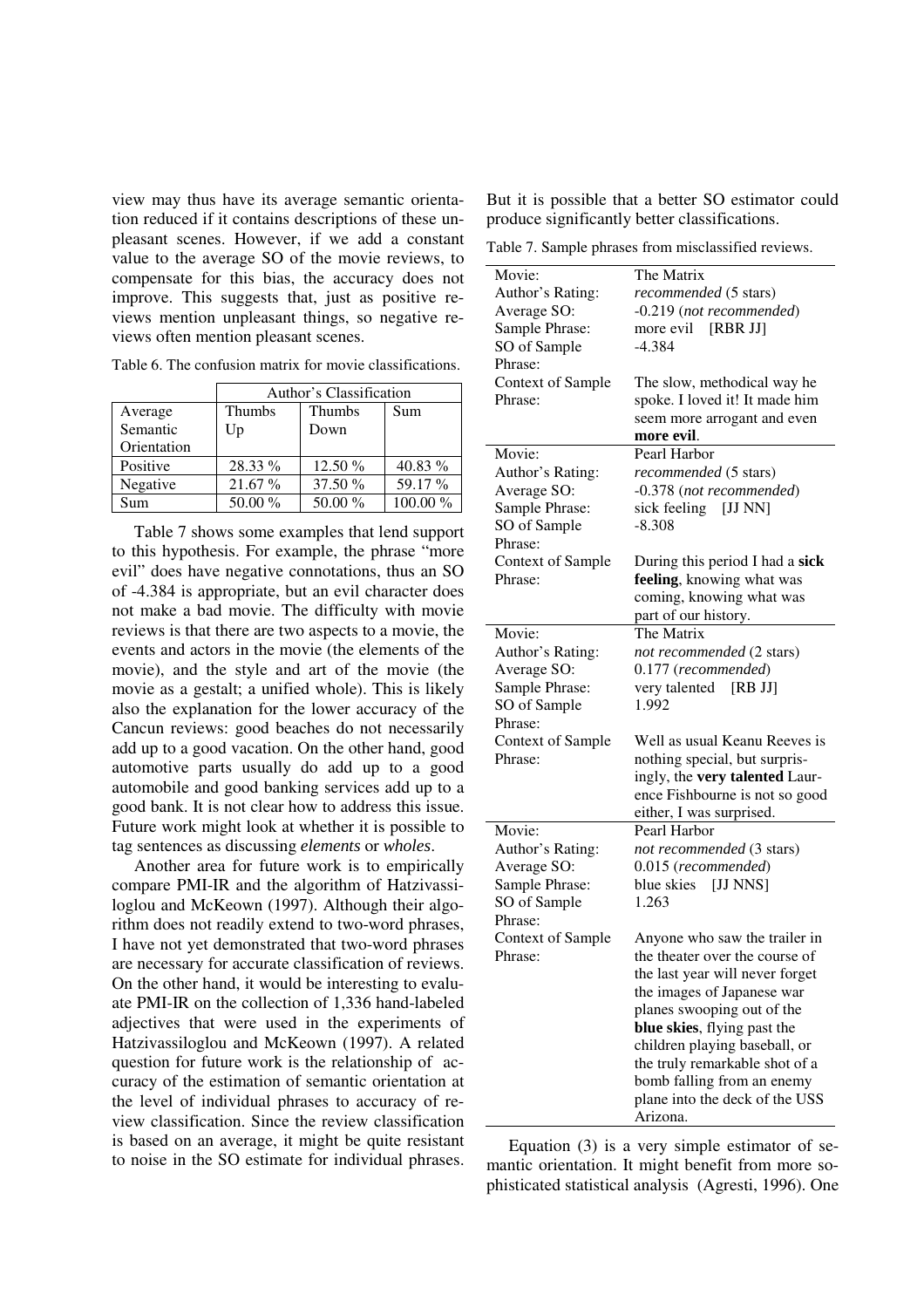possibility is to apply a statistical significance test to each estimated SO. There is a large statistical literature on the log-odds ratio, which might lead to improved results on this task.

This paper has focused on unsupervised classification, but average semantic orientation could be supplemented by other features, in a supervised classification system. The other features could be based on the presence or absence of specific words, as is common in most text classification work. This could yield higher accuracies, but the intent here was to study this one feature in isolation, to simplify the analysis, before combining it with other features.

Table 5 shows a high correlation between the average semantic orientation and the star rating of a review. I plan to experiment with ordinal classification of reviews in the five star rating system, using the algorithm of Frank and Hall (2001). For ordinal classification, the average semantic orientation would be supplemented with other features in a supervised classification system.

A limitation of PMI-IR is the time required to send queries to AltaVista. Inspection of Equation (3) shows that it takes four queries to calculate the semantic orientation of a phrase. However, I cached all query results, and since there is no need to recalculate hits("poor") and hits("excellent") for every phrase, each phrase requires an average of slightly less than two queries. As a courtesy to AltaVista, I used a five second delay between queries.<sup>8</sup> The 410 reviews yielded 10,658 phrases, so the total time required to process the corpus was roughly 106,580 seconds, or about 30 hours.

This might appear to be a significant limitation, but extrapolation of current trends in computer memory capacity suggests that, in about ten years, the average desktop computer will be able to easily store and search AltaVista's 350 million Web pages. This will reduce the processing time to less than one second per review.

#### **6 Applications**

 $\overline{a}$ 

There are a variety of potential applications for automated review rating. As mentioned in the introduction, one application is to provide summary statistics for search engines. Given the query "Akumal travel review", a search engine could report, "There are 5,000 hits, of which 80% are thumbs up and 20% are thumbs down." The search results could be sorted by average semantic orientation, so that the user could easily sample the most extreme reviews. Similarly, a search engine could allow the user to specify the topic and the rating of the desired reviews (Hearst, 1992).

Preliminary experiments indicate that semantic orientation is also useful for summarization of reviews. A positive review could be summarized by picking out the sentence with the highest positive semantic orientation and a negative review could be summarized by extracting the sentence with the lowest negative semantic orientation.

Epinions asks its reviewers to provide a short description of *pros* and *cons* for the reviewed item. A pro/con summarizer could be evaluated by measuring the overlap between the reviewer's pros and cons and the phrases in the review that have the most extreme semantic orientation.

Another potential application is filtering "flames" for newsgroups (Spertus, 1997). There could be a threshold, such that a newsgroup message is held for verification by the human moderator when the semantic orientation of a phrase drops below the threshold. A related use might be a tool for helping academic referees when reviewing journal and conference papers. Ideally, referees are unbiased and objective, but sometimes their criticism can be unintentionally harsh. It might be possible to highlight passages in a draft referee's report, where the choice of words should be modified towards a more neutral tone.

Tong's (2001) system for detecting and tracking opinions in on-line discussions could benefit from the use of a learning algorithm, instead of (or in addition to) a hand-built lexicon. With automated review rating (opinion rating), advertisers could track advertising campaigns, politicians could track public opinion, reporters could track public response to current events, stock traders could track financial opinions, and trend analyzers could track entertainment and technology trends.

#### **7 Conclusions**

This paper introduces a simple unsupervised learning algorithm for rating a review as thumbs up or

<sup>&</sup>lt;sup>8</sup> This line of research depends on the good will of the major search engines. For a discussion of the ethics of Web robots, see http://www.robotstxt.org/wc/robots.html. For query robots, the proposed extended standard for robot exclusion would be useful. See http://www.conman.org/people/spc/robots2.html.